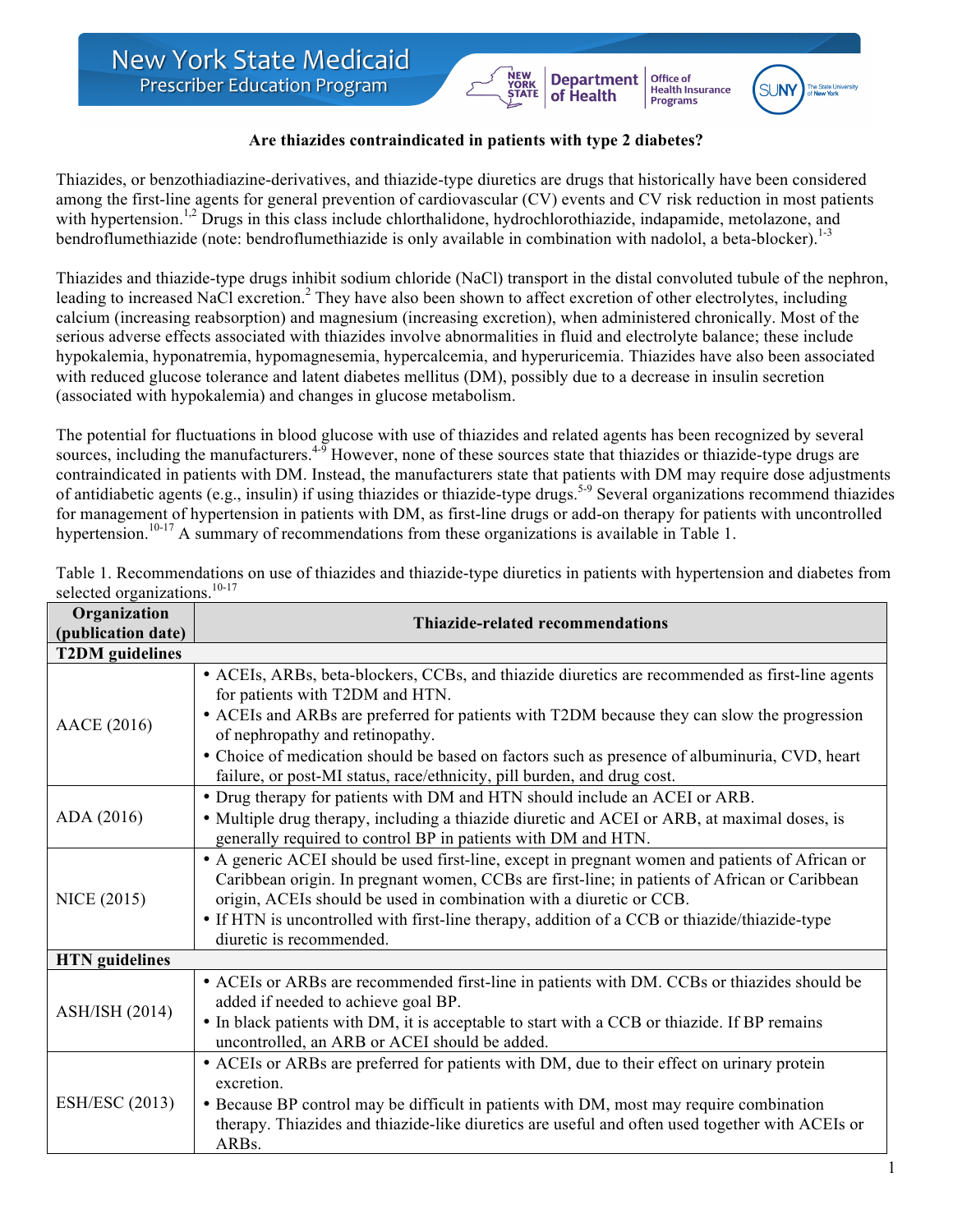

**Office of Health Insurance**<br>Programs



| Organization<br>(publication date) | Thiazide-related recommendations                                                                                                                                                                                                                                                                                                                                                                                                                                                     |
|------------------------------------|--------------------------------------------------------------------------------------------------------------------------------------------------------------------------------------------------------------------------------------------------------------------------------------------------------------------------------------------------------------------------------------------------------------------------------------------------------------------------------------|
| <b>ISHIB</b> (2010)                | • Thiazide-type diuretics are considered very useful for treatment of HTN, either as monotherapy<br>or in conjunction with other agents. Blacks and elderly patients usually respond well to diuretic<br>monotherapy.<br>• Specific drugs preferred for treatment of HTN in patients with DM or prediabetes include<br>ACEIs or ARBs. Beta-blockers and CCBs are deemed likely to benefit these patients. No<br>recommendations were found regarding thiazide use in these patients. |
| JNC 8 (2014)                       | • First-line drugs for treatment of HTN in non-black patients, including those with DM, are<br>ACEIs, ARBs, CCBs, or thiazide-type diuretics.<br>• In blacks with HTN, including those with DM, a CCB or thiazide-type diuretic should be used<br>first.                                                                                                                                                                                                                             |

AACE=American Association of Clinical Endocrinologists; ACEIs=angiotensin-converting enzyme inhibitors; ADA=American Diabetes Association; ARBs=angiotensin II receptor blockers; ASH=American Society of Hypertension; BP=blood pressure; CCBs=calcium channel blockers; CVD=cardiovascular disease; DM=diabetes mellitus; ESC=European Society of Cardiology; ESH=European Society of Hypertension; HTN=hypertension; ISH=International Society of Hypertension; ISHIB=International Society on Hypertension in Blacks; JNC 8=eighth Joint National Committee; MI=myocardial infarction; NICE=National Institute for Health and Care Excellence; T2DM=type 2 diabetes mellitus

Though several organizations recommend thiazides and thiazide-type diuretics for management of hypertension in patients with diabetes, some experts have stated that use of these drugs in patients may increase their risk of morbidity and mortality.<sup>4</sup> However, Barzilay et al note that these conclusions were extrapolated based on findings from case-control studies and trials that were not specifically designed to evaluate the glycemic effects of antihypertensive medications. From a search of the literature, a meta-analysis was identified in which investigators sought to quantify the effects of diuretics, as well as beta-blockers, on glycemic control in patients with DM.<sup>18</sup> Hirst et al included randomized controlled trials and evaluated glycemic control based on measurements of glycosylated hemoglobin (HbA1c) or fasting blood glucose, and/or hypoglycemic episodes. The investigators found 12 randomized controlled trials involving diuretics; 8 of these utilized thiazide (hydrochlorothiazide; n=3) or thiazide-type (indapamide [n=1], bendroflumethiazide [n=3], cyclopenthiazide [n=1]) diuretics. (Of note, cyclopenthiazide is not available in the United States, and, as mentioned previously, bendroflumethiazide is only available in combination with nadolol). The duration of these studies ranged from 3 to 12 weeks (4 to 48 weeks for non-thiazide diuretics). Fasting blood glucose measurements were reported in 8 trials; those involving thiazides indicated a larger effect size on fasting blood glucose (mean increase of 1.69 mmol/L [30.5 mg/dL], 95% confidence interval [CI] 0.69 to 2.69 mmol/L [12.4 to 48.5 mg/dL]) compared to non-thiazide diuretics (mean increase of 0.18 mmol/L [3.24 mg/dL], 95% CI -0.62 to 0.98 mmol/L [-11.2 to 17.7 mg/dL].<sup>18,19</sup> Trials of thiazidetype diuretics also showed a slightly greater increase in HbA1c compared to trials of non-thiazide diuretics, but these findings (for both types of diuretics) were not statistically significant (results not specified).<sup>18</sup> None of these trials reported on glucose-related adverse events. Additionally, Hirst et al reported significant heterogeneity  $(p=0.021)$  and potential publication bias for the trials reporting fasting blood glucose (p=0.045).

Hirst et al concluded that there was an overall increase in fasting blood glucose and HbA1c observed with diuretic use in patients with diabetes, and a higher increase in glycemic measurements associated with thiazide-type diuretics vs. nonthiazide diuretics.<sup>18</sup> However, these comparisons were made indirectly, across studies that separately evaluated the 2 types of drugs. Importantly, these trials were mostly of short duration and heterogeneous. Not all of the available thiazide-type diuretics were assessed (e.g., chlorthalidone, metolazone). None of the studies evaluated clinical outcomes related to glycemic control (i.e., hypoglycemic episodes, microvascular or macrovascular outcomes). Thus, while diuretics may affect glycemic control, these findings alone are insufficient to discount use of diuretics in patients with diabetes. Instead, the overall benefit of these drugs should be considered, as well as potential adverse effects, ideally in terms of clinical outcomes.

Based on the available literature, clinicians may be advised to consider thiazides and thiazide-type diuretics for management of hypertension in patients with DM, and to monitor blood glucose more closely in these patients.<sup>4-18</sup> In patients with DM who develop uncontrolled blood glucose while on a thiazide or thiazide-type diuretic, adjustment of antidiabetic therapy is recommended.